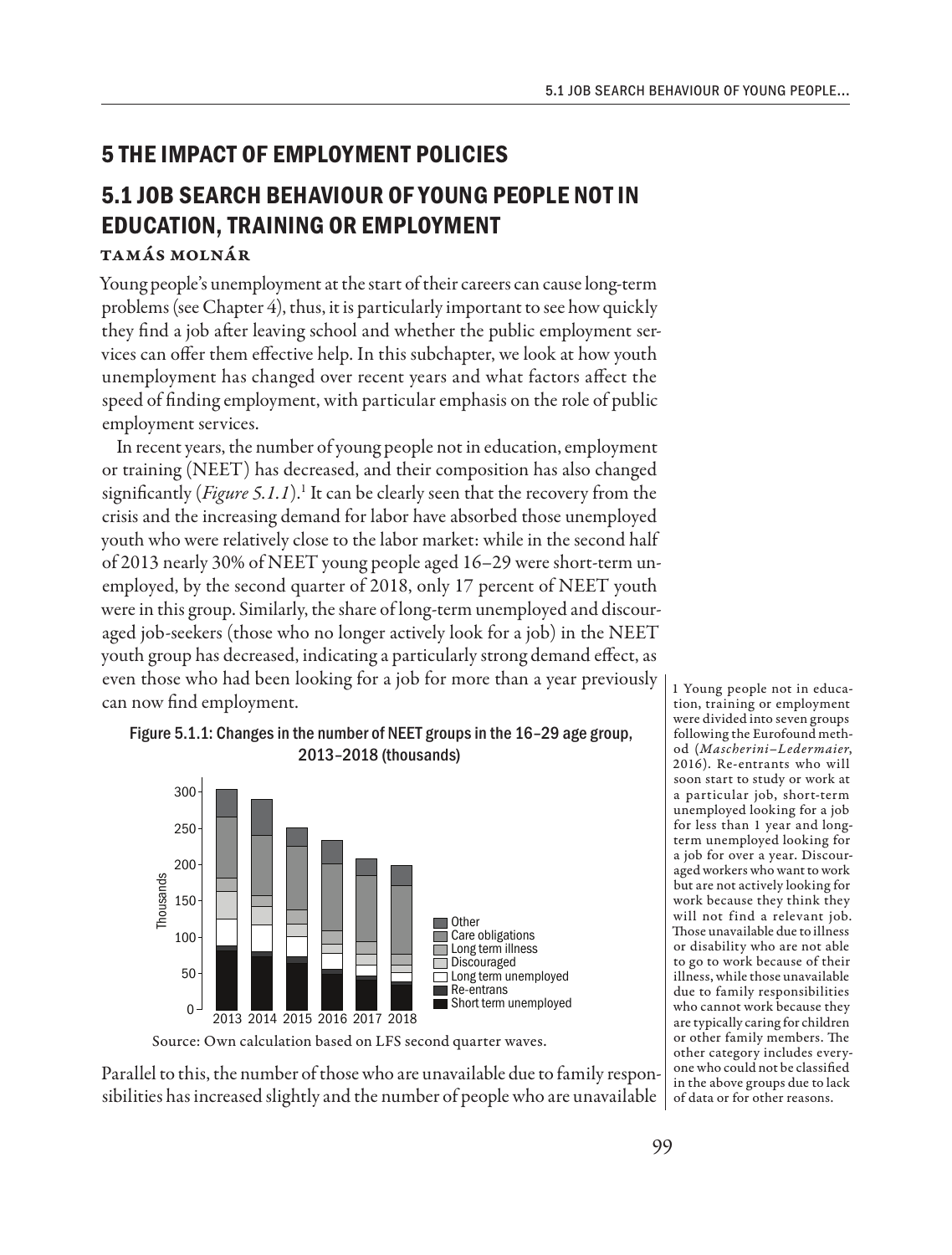due to illness or disability has stagnated, resulting in a significant increase of their combined share in the overall NEET youth population, reaching over 60 percent by 2018. In other words, in 2018 more than half of the unemployed young people were unavailable for family or health reasons.

### Job search duration

Although the favorable economic situation in recent years has made it easier for young people to find employment, many people may still need help. And if growth rates decrease, it can become a critical issue – influencing the entire career path – for even more people, how effectively job centers can help them find their first jobs. We perform an analysis similar to the work of *Micklewright–Nagy* (1999), we used Labor Force Survey individual data from 2015 to 2018 to investigate the factors that influence the employment prospects of 15–29-year-old NEETs.2

The data on those who have recently become NEET also shows that almost everyone who wanted and was able to work could get a job relatively quickly in recent years. With the exception of unavailable NEETs (either due to family or health reasons), the proportion of those still in NEET status has fallen below 40 percent in each group within four quarters. Furthermore, most reentrants (those waiting for a call-back) and job seekers (ILO unemployed) have found employment within six months (*Figure 5.1.2*)*.*





2 We used a survival analysis, merging the waves of the Labor Force Survey 2015–2018. The sample included those who did not have NEET status in the first wave and then became NEET in one of the six quarters. As output variable we used the time until exiting the NEET status, and we controlled for – among others – level of education, age, gender, region, and quarter. Leaving NEET status to study has not been taken into account here.

In addition to labor demand and individual motivation, help from the public employment services can also shorten the duration of job search through providing jobseekers with specific job offers, training or advice to improve the effectiveness of individual job search (see also section 5.2). Identifying the causal effect is difficult because there is a two-way relationship: registration can improve the efficiency of job search, but registration itself can be a step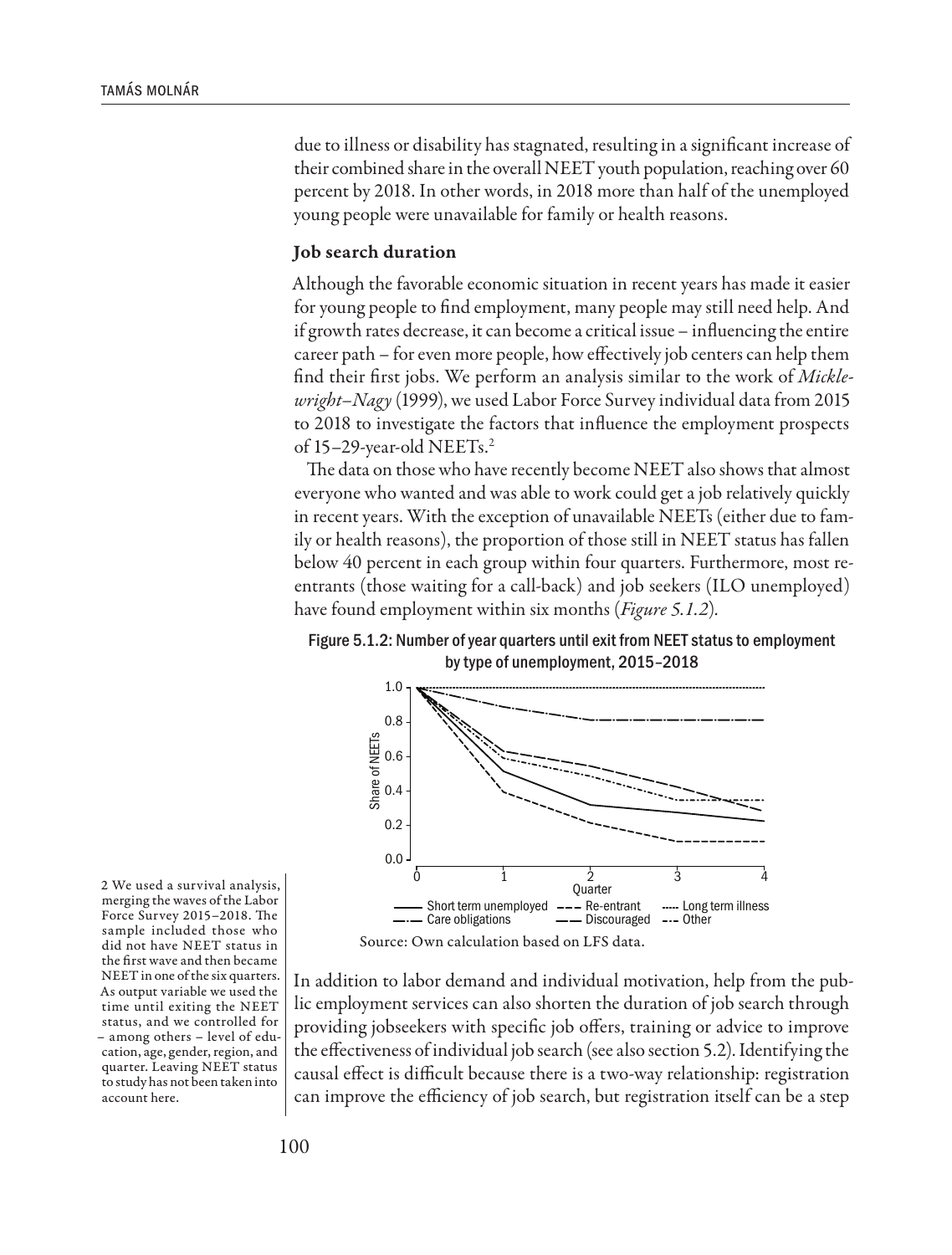in job search.3 Therefore, our analysis is descriptive: in survival models, we estimated how motivation and job search affect the length of time to return to work or return to school.<sup>4</sup> The results are shown in *Table 5.1.1.* 

|                               | Exit to       | Exit to further     | Male, exit to | Female, exit to |
|-------------------------------|---------------|---------------------|---------------|-----------------|
|                               | employment    | education           | employment    | employment      |
| Wants to work, not seeking    | 0.6480        | 1.0878              | 0.8562        | 0.5512          |
| a job actively, not available | (0.2348)      | (0.2157)            | (0.4406)      | (0.2831)        |
| Wants to work, not seeking    | 2.4735***     | 0.6922              | 2.3153***     | $2.7977***$     |
| a job actively, available     | (0.3800)      | (0.1800)            | (0.4520)      | (0.7244)        |
| Wants to work and actively    | 2.8805***     | 0.9875              | 2.6407***     | 3.5212***       |
| seeks a job                   | (0.3943)      | (0.2084)            | (0.4864)      | (0.7440)        |
| Re-entrant                    | 3.6825***     | 1.0715              | 5.1245***     | 2.6285**        |
|                               | (0.8888)      | (0.5595)            | (1.5977)      | (1.0694)        |
| Age                           | $1.0687***$   | 0.8356***           | $1.0678***$   | 1.0805***       |
|                               | (0.01386)     | (0.01597)           | (0.01871)     | (0.02219)       |
| Registered jobseeker in the   | 1.0970        | $0.4887***$         | 1.1075        | 1.1237          |
| previous period               | (0.1432)      | (0.1236)            | (0.1890)      | (0.2403)        |
| <b>Vocational school</b>      | 1.4640***     | $0.5450***$         | 1.5463***     | 1.2131          |
|                               | (0.1763)      | (0.1169)            | (0.2235)      | (0.2777)        |
| Secondary or tertiary educa-  | 1.1800        | $1.4030***$         | 0.9851        | 1.4680**        |
| tion                          | (0.1289)      | (0.1742)            | (0.1468)      | (0.2535)        |
| Female                        | $0.8537*$     | 1.1870 <sup>*</sup> |               |                 |
|                               | (0.08042)     | (0.1227)            |               |                 |
| Constant                      | $0.002385***$ | 0.4294              | 0.002882***   | $0.001040$ ***  |
|                               | (0.001253)    | (0.2977)            | (0.001873)    | $(9.778e-04)$   |
| Number of observations        | 2,578         | 2,452               | 1,429         | 1,149           |

| Table 5.1.1: Correlation of various factors with the time until exit from NEET status |
|---------------------------------------------------------------------------------------|
| to employment and to education, 2015-2018                                             |

Note: Coefficients express the effect on the logarithm of the odds ratio. Coefficients greater than 1 mean that this factor speeds up the placement process, while factors with a coefficient less than 1 impede it.

\*\*\*Significant at a 1 per cent, \*\*5 per cent, \* 10 per cent level.

Source: Own calculation from LFS data.

When looking at those who entered employment, not only the life situation, but also the self-reported willingness to work has a significant explanatory effect. Those who are available to work within two weeks will find a job significantly faster, even if they did not actively seek job opportunities in the previous year quarter.<sup>5</sup> However, contacting the employment office does not significantly reduce the duration of job search.

The role of the public employment services may be different for certain groups of young people not in education or training. Examining separately the groups created based on motivation, we find that registration with PES significantly reduces the duration of the NEET status for those who want to work but are not actively searching for a job themselves (*Table 5.1.2*)*.* This implies that the support of the employment services is not significantly help-

3 In addition, registrants may be filtered by other features (that are not documented in population surveys): those who expect little from the job center because they have good connections, or are better informed, may have a lower registration rate; while those who already know which employer will provide them with an internship opportunity or (for different reasons) those who did not succeed in finding a job on their own might have a higher registration rate.

4 Time spent until leaving the NEET status to further education or training increases significantly with age, it is also slowed down by vocational education, but it is accelerated by secondary education or higher compared to having only primary education.

5 At the same time, re-entrants are the ones who start employment in the shortest time, in line with the results of *Micklewright–Nagy* (1999). Our results differ from this earlier research in that active jobseekers do not find a job faster than those who just want a job.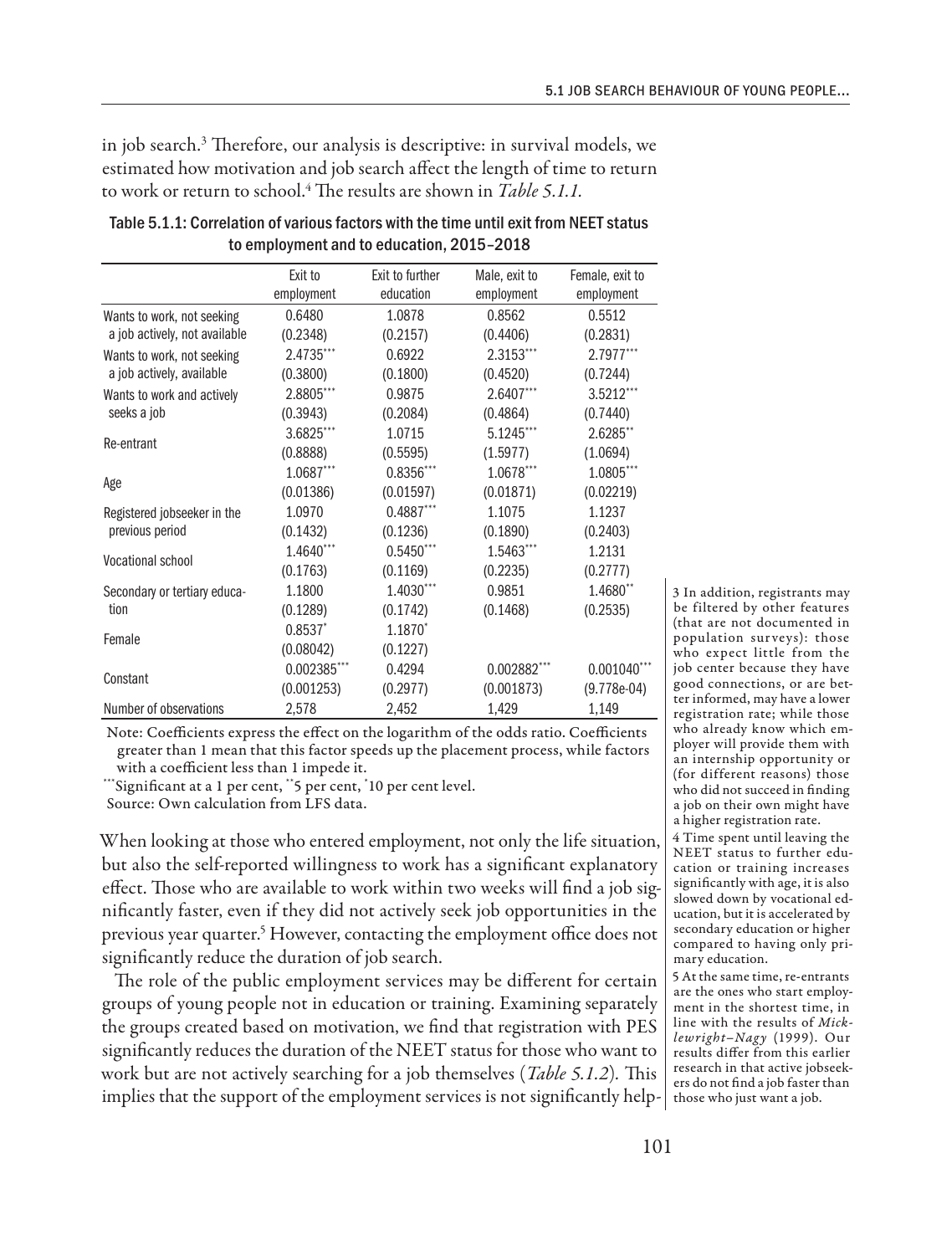ful for those who are able to look for a job on their own (see Box K5.1), while those who themselves are not seeking employment for some reason may be activated by the help of PES.

|                             | Wants to<br>work | Does not want<br>to work | Wants to work and<br>actively seeks a job | Wants to work but does<br>not actively seek a job |
|-----------------------------|------------------|--------------------------|-------------------------------------------|---------------------------------------------------|
|                             |                  |                          |                                           |                                                   |
| Registered jobseeker in the | 1.3582**         | 1.2549                   | 0.9139                                    | $1.9937***$                                       |
| previous period             | (0.1812)         | (0.6490)                 | (0.1654)                                  | (0.4319)                                          |
| Number of observations      | 934              | 1.644                    | 529                                       | 405                                               |

Table 5.1.2: Relationship between motivational factors and registration with time until exit from NEET status to employment, 2015–2018

Note: Coefficients express the effect on the logarithm of the odds ratio. Coefficients greater than 1 mean that this factor speeds up the placement process, while factors with a coefficient less than 1 impede it.

\*\*\*Significant at 1 percent, \*\*5 percent, \* 10 percent level.

Source: Own calculation from LFS data.

Within the group of NEET young people, those who are the closest to the primary labor market (short-term unemployed and re-entrants) register with the employment services at the highest rate. The somewhat more problematic groups (long-term unemployed, discouraged jobseekers and other NEETs who want to work), for whom the services of the PES would likely be more helpful, register at a lower and, in recent years, declining rate. Not surprisingly, people who, for whatever reason, are unable to work are registered at a very low rate at PES offices.

Figure 5.1.3: Registration rate by distance from the primary labor market, 2013–2018



Note: Close to the primary labour market: re-entrant or short term unemployed. Further away from the primary labour market: long term unemployed or discouraged worker.

Source: Own calculation based on LFS second quarter waves.

Overall, we have found that young people not in education, training or employment face different opportunities in the labor market: a smaller and de-